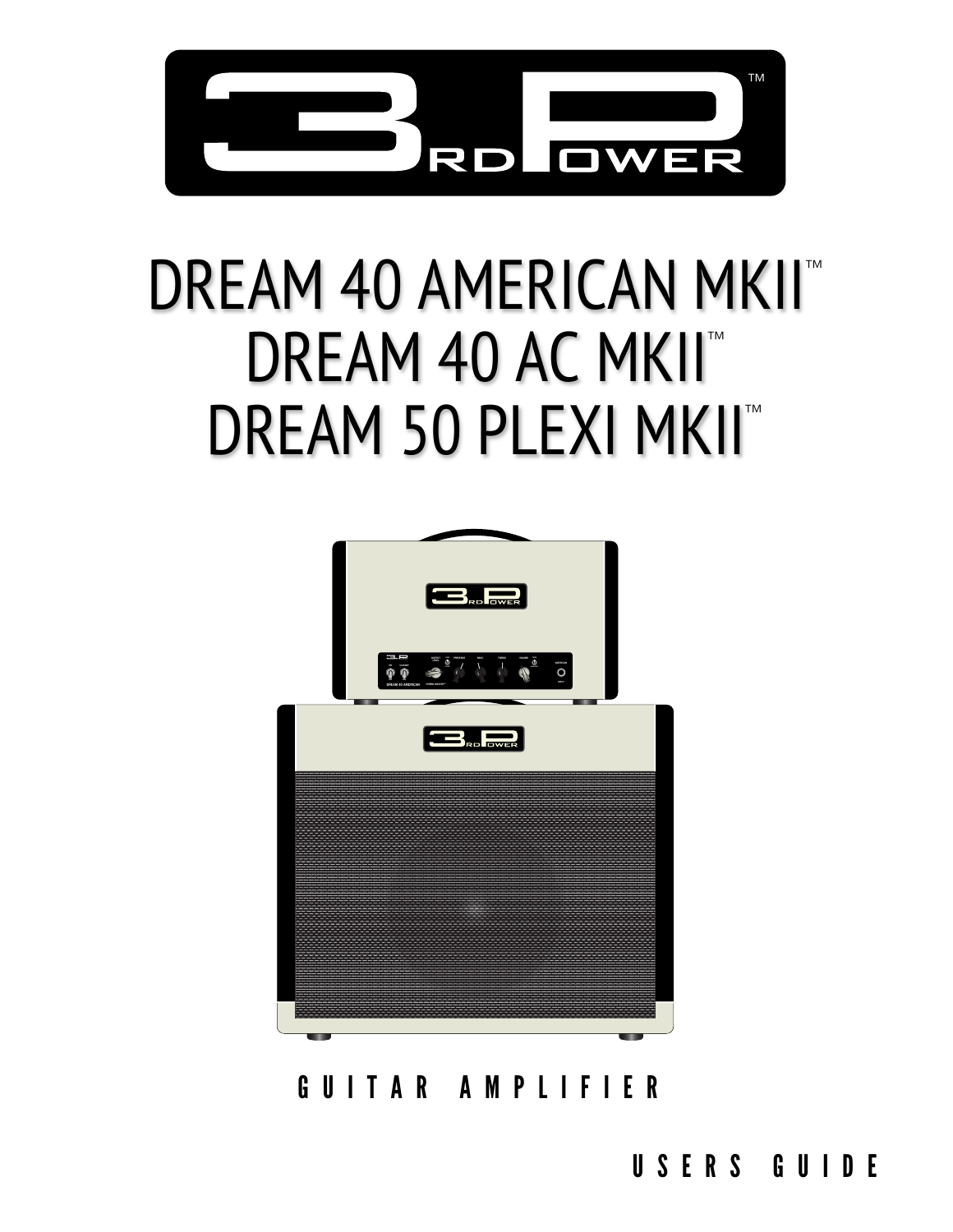*Your 3RD POWER Amplifier is a professional musical instrument amplifier. The information contained herein is current at the time of publication. However, specifications are subject to change without prior notice.*

**PRECAUTIONS & WARNINGS**

- **• READ THESE INSTRUCTIONS.**
- **• KEEP THESE INSTRUCTIONS.**
- **• HEED ALL WARNINGS.**
- **• FOLLOW ALL INSTRUCTIONS.**
- **CAUTION** To prevent electric shock, do not use this polarized plug with an extension cord, receptacle or other outlet unless the blade<br>can be fully inserted to prevent blade exposure. **• YOUR AMPLIFIER IS LOUD!**
- **EXPOSURE TO HIGH SOUND VOLUMES MAY CAUSE PERMANENT HEARING DAMAGE ! Practice "safe listening."**
- **• No user serviceable parts inside. Refer service to qualified personnel. Always unplug AC power before removing chassis.**
- **• IF YOU INTEND ON OPERATING THIS EQUIPMENT OUTSIDE OF THE USA: Always insure that unit is wired for proper voltage. Make certain all connections and grounding conforms with local standards. Make certain that you have obtained authorization to operate prior to connecting to power supply.**
- **• WARNING: Vacuum tube amplifiers generate heat. To insure proper ventilation always make certain there is at least four inches (100mm) of space behind the rear of the amplifier cabinet.**
- **• Keep away from curtains or any flammable objects.**
- **• WARNING: Do not block any ventilation openings on the rear or top of the amplifier. Do not impede ventilation by placing objects on top of the amplifier which extend past the rear edge of its cabinet.**
- **• WARNING: Do not expose the amplifier to rain, moisture, dripping or splashing water. Do not place objects filled with liquids on or nearby the amplifier.**
- **• WARNING: Always make certain proper load is connected before operating the amplifier. Failure to do so could pose a shock hazard and may result in damage to the amplifier.**
- **• Do not expose amplifier to direct sunlight or extremely high temperatures.**
- **• Always insure that amplifier is properly grounded. Always unplug AC power cord before changing fuse or any tubes. When replacing fuse, use only same type and rating.**
- **• Avoid direct contact with heated tubes. Keep amplifier away from children.**
- **• Be sure to connect to an AC power supply that meets the power supply specifications listed on the rear of the unit. Remove the power plug from the AC mains socket if the unit is to be stored for an extended period of time. If there is any danger of lightning occurring nearby, remove the power plug from the wall socket in advance.**
- **• To avoid damaging your speakers and other music equipment, turn off the power of all related equipment before making the connections.**
- **• Do not use excessive force in handling control buttons, switches and controls. Do not use solvents such as benzene or paint thinner to clean the unit. Wipe off the exterior with soft cloth.**

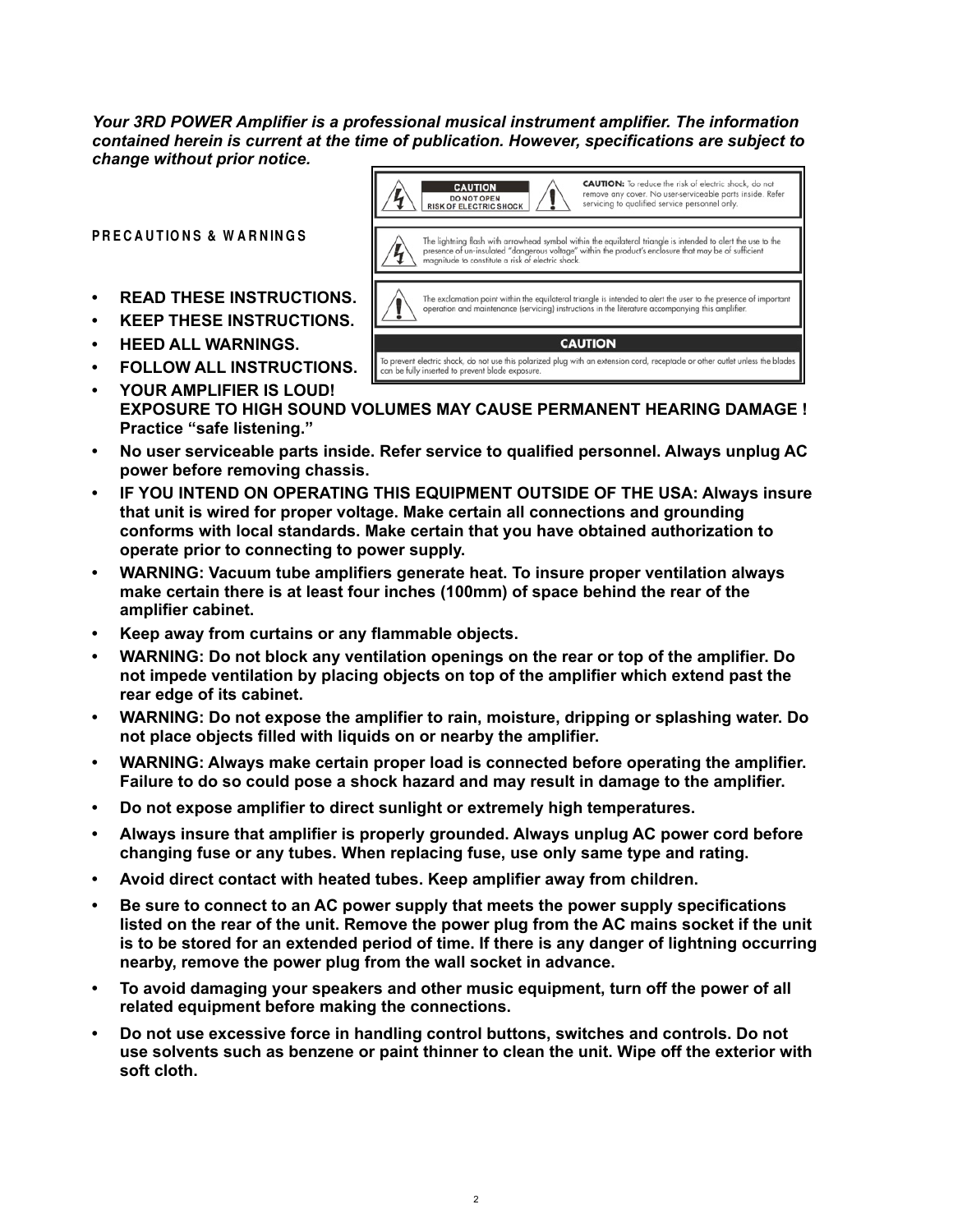## Special Features of the Dream Series Amplifiers:

- Hand-made in the USA
- Point-to-point Turret Board Construction
- Dream 40 American features two American voicings (Blackface or Tweed) via toggle switch
- Dream 40 AC features 4 AC voices (Normal, Brilliance, Top-boost 1 & 2) plus Mid Contour
- Dream 50 Plexi features a late '68 Plexi voicing with extra gain on a toggle switch
- HybridMASTER™ Proprietary volume control with Venue Switch
- Citizen Loop (all tube FX loop)
- Presence control (except for Dream 40 AC)
- Rectifier Tube Socket allows user to install their preferred rectifier Dream 40 American ships with a GZ34 Tube Rectifier installed Dream 40 AC ships with a GZ34 Tube Rectifier installed Dream 50 Plexi ships with a Diode (Solid-State) adapter installed
- Illuminating backlit logo with zero light escaping the back of the unit
- 2 x EL34 or 6L6 power tubes, up to 50W (variable down to 1W with HybridMASTER)
- 16, 8 and 4 ohm speaker outputs

#### Dimensions & Weights:

Subject to change anytime. Please measure your amp carefully if a custom case is being made. These measurements do not include handle and rubber feet.

Dimensions (WxHxD): 18 x 10 x 9.33 in. Weight: 23 lb.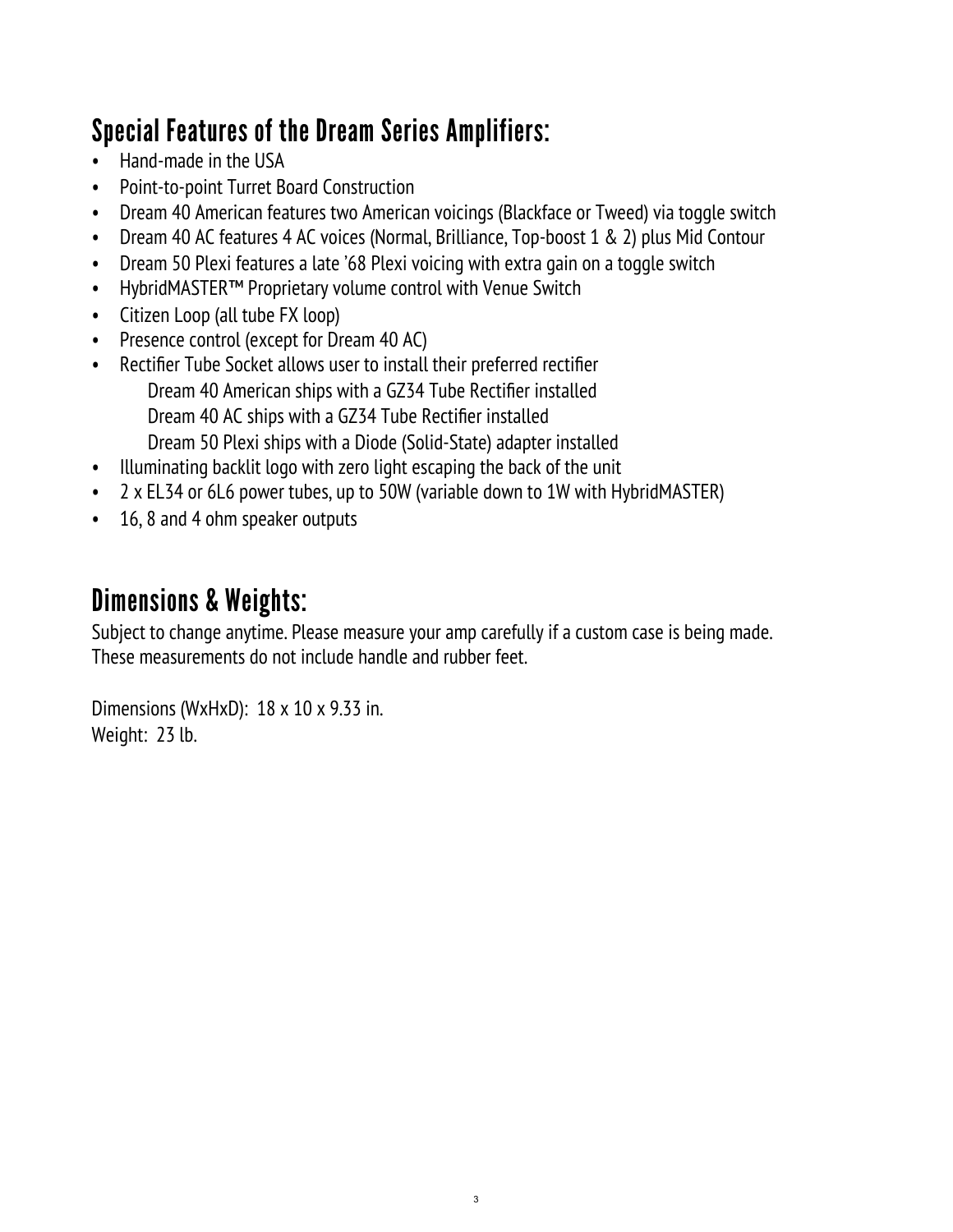# Front Panel:



#### Preparing to Operate your Dream Single Channel Amplifier

Make certain that all connections are made prior to operating your Amplifier including power cable, speaker connection, instrument cable and instrument connection. Make certain that all tubes are installed.

#### Power Switch (1)

The POWER switch, when placed in the DOWN position, provides AC wall power to the amplifier.

## Standby Switch (2)

The STANDBY switch, when placed in the CENTER position, puts the amplifier in 'standby mode' allowing the tubes to warm up. In the UP position, the tube circuitry is running in diode rectified mode (more headroom). In the DOWN position, tube rectified mode (spongier).

# HybridMASTER™ (3)

The HYBRID MASTER control allows you to set the overall volume level of the amplifier independent of the volume and tone settings established on the front panel. Think of this as a "micro" volume adjustment. When turned all the way up (full clock-wise rotation), HybridMASTER is completely removed from the circuit. HybridMASTER is patent-pending.

## Stage/Studio Switch (4)

The STAGE/STUDIO MODE switch allows you to operate the amp at full volume (Stage mode) or at an 80% reduction in volume (Studio mode). Think of this as a "macro" volume adjustment.

#### Presence Control (5)

The PRESENCE control allows you to adjust the character or 'forwardness' of your sound. Low settings create 'darker' tones, whereas higher settings create a 'brilliant' or crisp sound.

NOTE: that the PRESENCE control is not included on the Dream 40 AC model.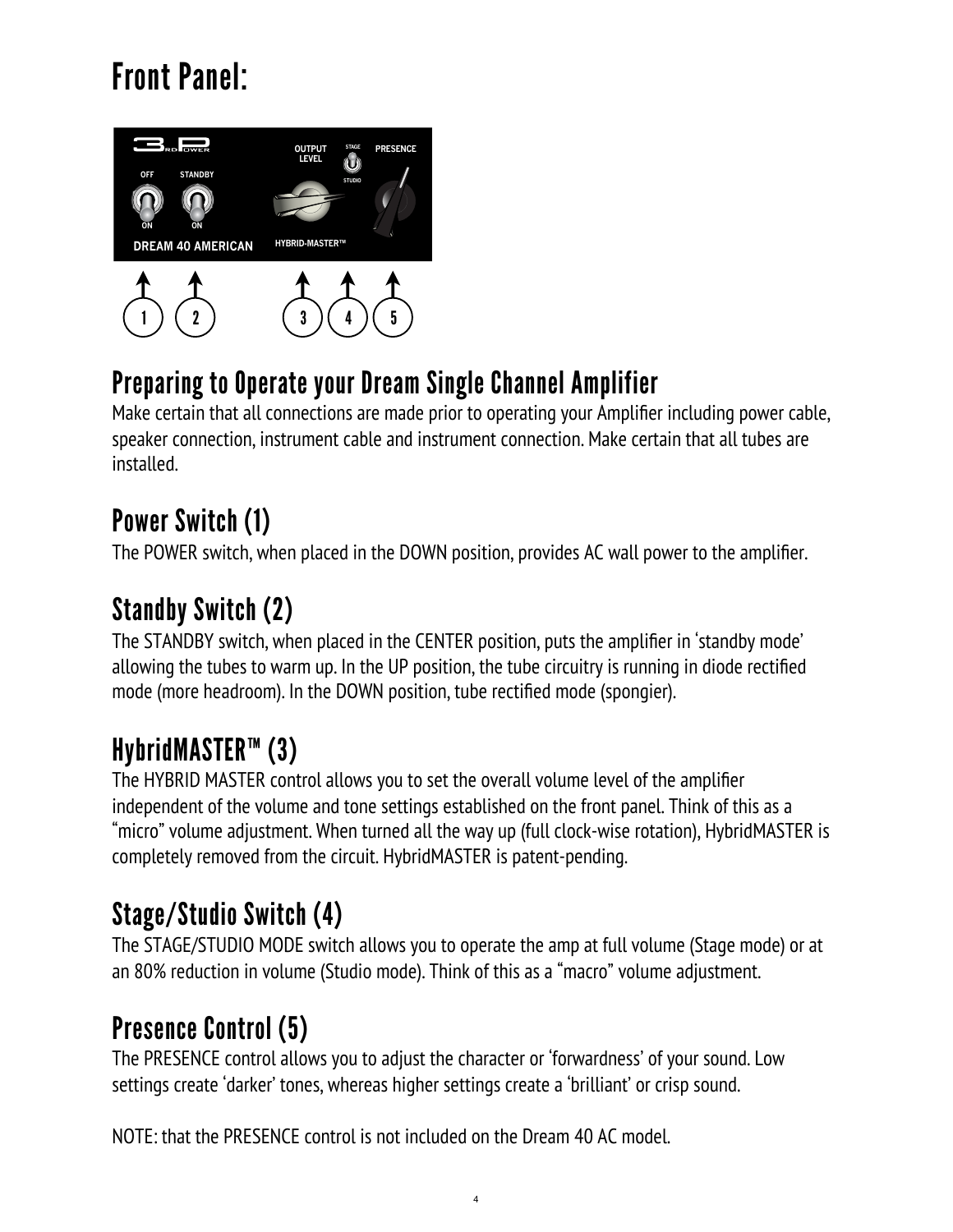# Front Panel: AC Channel



## Input Jack (6)

The INPUT jack is where you connect instrument level signals.

## Volume Control (7)

The VOLUME control allows you to adjust the signal level as well as the temperament and overall character of your instrument's sound. The AC channel has been designed to deliver a comprehensive AC sonic experience.

#### Channel Voicing Switch (8)

The CHANNEL VOICING switch allows you to adjust the operating modes of your AC channel.

- NORMAL: Wide, full range of frequencies.
- BRILLIANCE: Adds high frequency emphasis on top of the full range response of NORMAL mode.
- TOP BOOST 1: Gentle roll-off of low and low mid frequencies with extended upper mid-range.
- TOP BOOST 2: Dramatic roll-off of low and low mid frequencies with even greater emphasis of upper mid-range and high frequencies.

## Mid Contour Switch(9)

The MID CONTOUR switch allows you to toggle between two mid-range frequency response curves. In the down position, you'll hear the classic early 60's AC tone stack with it's chimey mid-scoop contour. In the UP position, you'll hear a modern "post 2000" mid forward contour.

## Top Cut Control (10)

The TOP CUT control allows you to adjust the tonal emphasis of your high frequencies.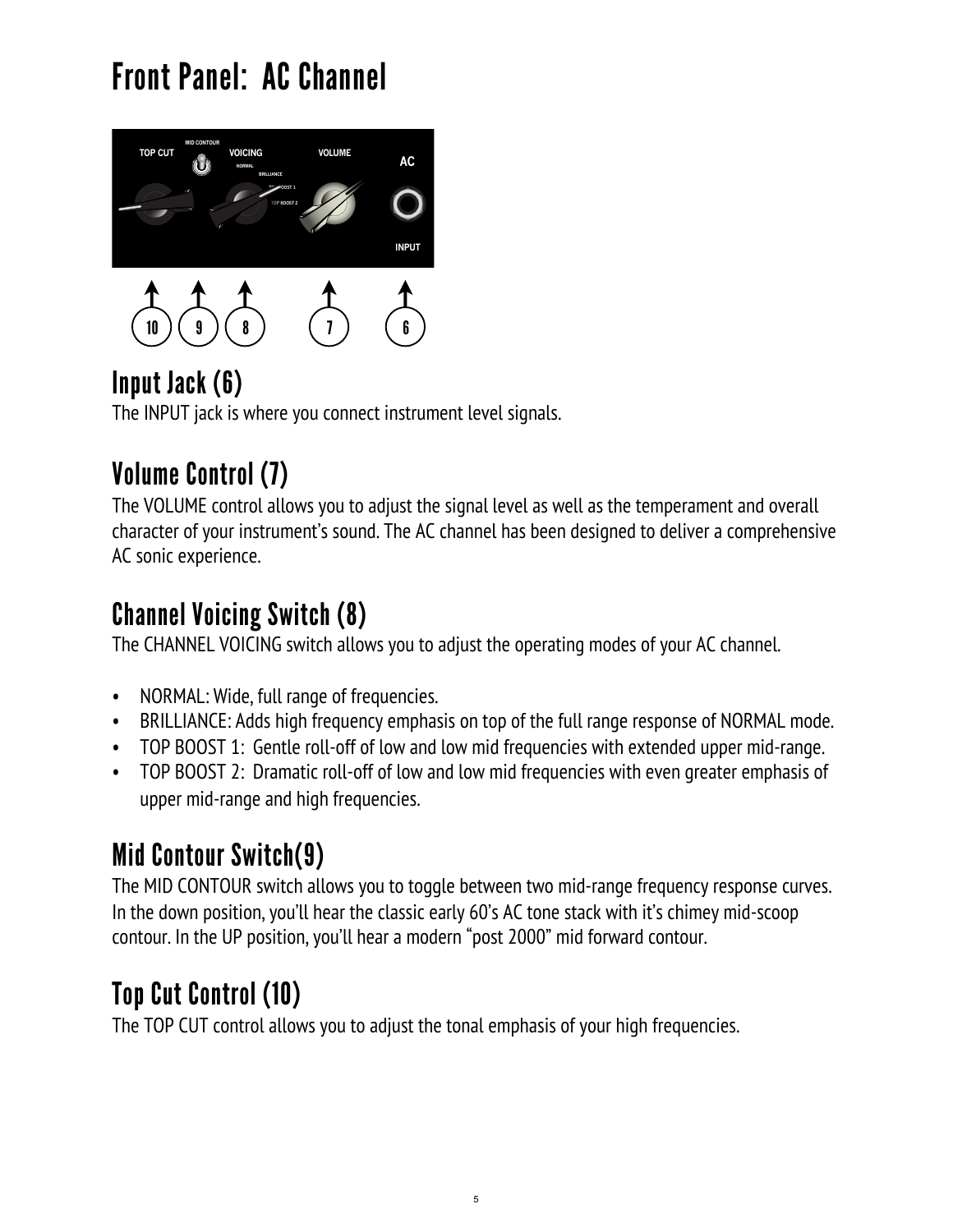# Front Panel: American Channel



## Input Jack (11)

The INPUT jack is where you connect instrument level signals.

## Tweed/Blonde Switch (12)

The Tweed/Blonde toggle switch allows you to select the preamp operating mode for a variety of tonal options.

- "Tweed" Position: Wide and warm with special emphasis on the midrange frequencies. Clean tones are earthy with a crisp high end. Excellent overdrive tones when pushed.
- "Blonde" Position: Tight and spanky with lots of headroom. Clean tones are fast and punchy with a nice American chime to the high frequencies. Big, edgy overdrive tones when pushed.

# Volume Control (13)

The VOLUME control allows you to adjust the signal level as well as the temperament and overall character of your instrument's sound.

## Treble Control (14)

The TREBLE control allows you to adjust the character of the higher frequency range.

#### Bass Control (15)

The BASS control allows you to adjust the depth of your lower frequencies.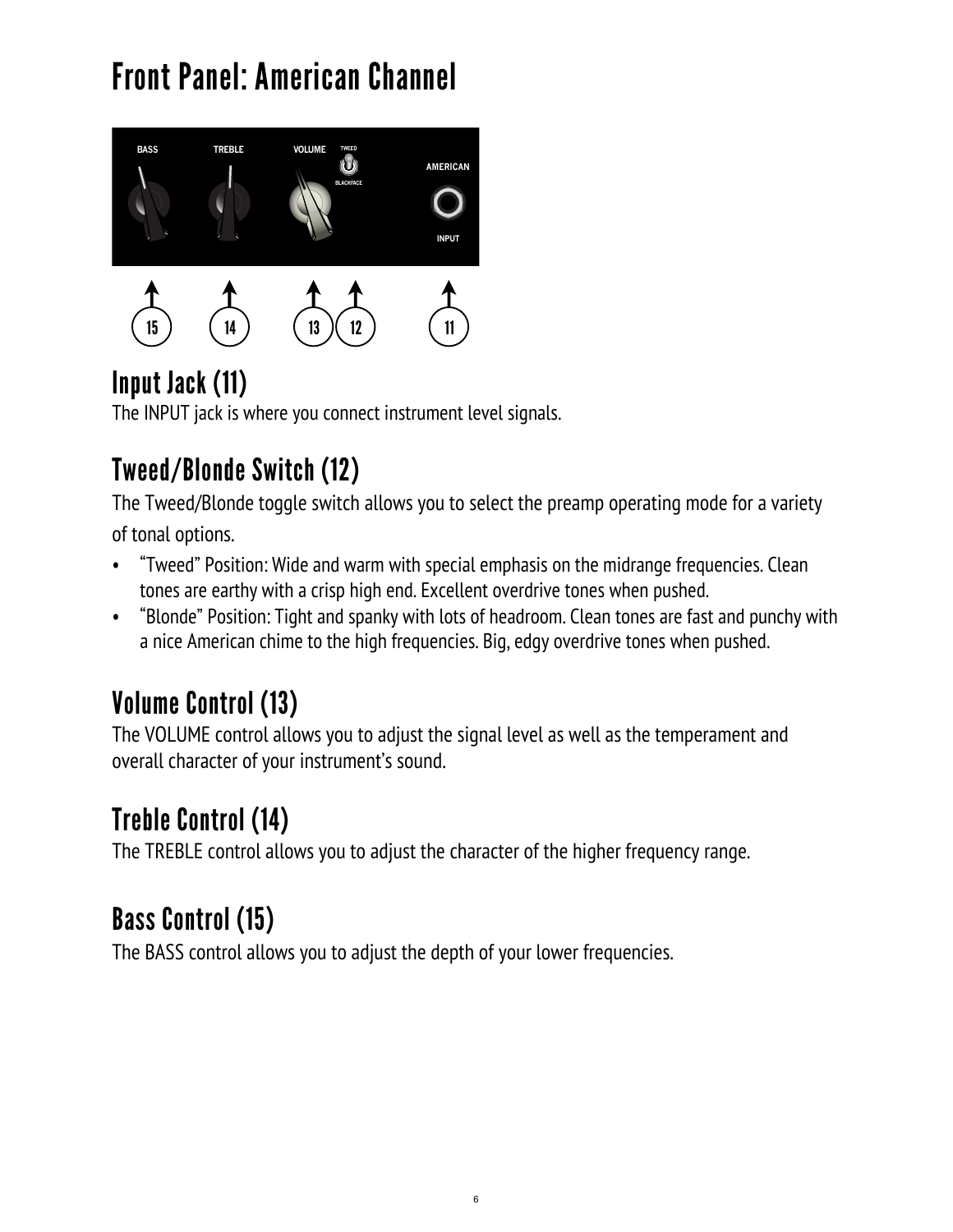# Front Panel: Plexi Channel



## Input Jack (16)

The INPUT jack is where you connect instrument level signals.

# Volume Control (17)

The VOLUME control allows you to adjust the signal level as well as the temperament and overall character of your instruments sound. The Plexi channel has been optimized to provide superb versatility with a particular emphasis on tight mid-range frequencies to deliver a wide range of clean, crunch to vintage overdrive and sustain.

## Gain Boost (18)

The GAIN BOOST switch allows you to add an extra amount of boost to your signal. This boost is along the lines of a certain early '80s JCM style crunch.

## Treble Control (19)

The TREBLE control allows you to adjust the character of the higher frequency range.

## Middle Control (20)

The MIDDLE control allows you to adjust the emphasis of the mid-range frequencies.

# Bass Control (21)

The BASS control allows you to adjust the depth of your lower frequencies. The BASS circuitry has been optimized to provide focussed yet rich low frequencies.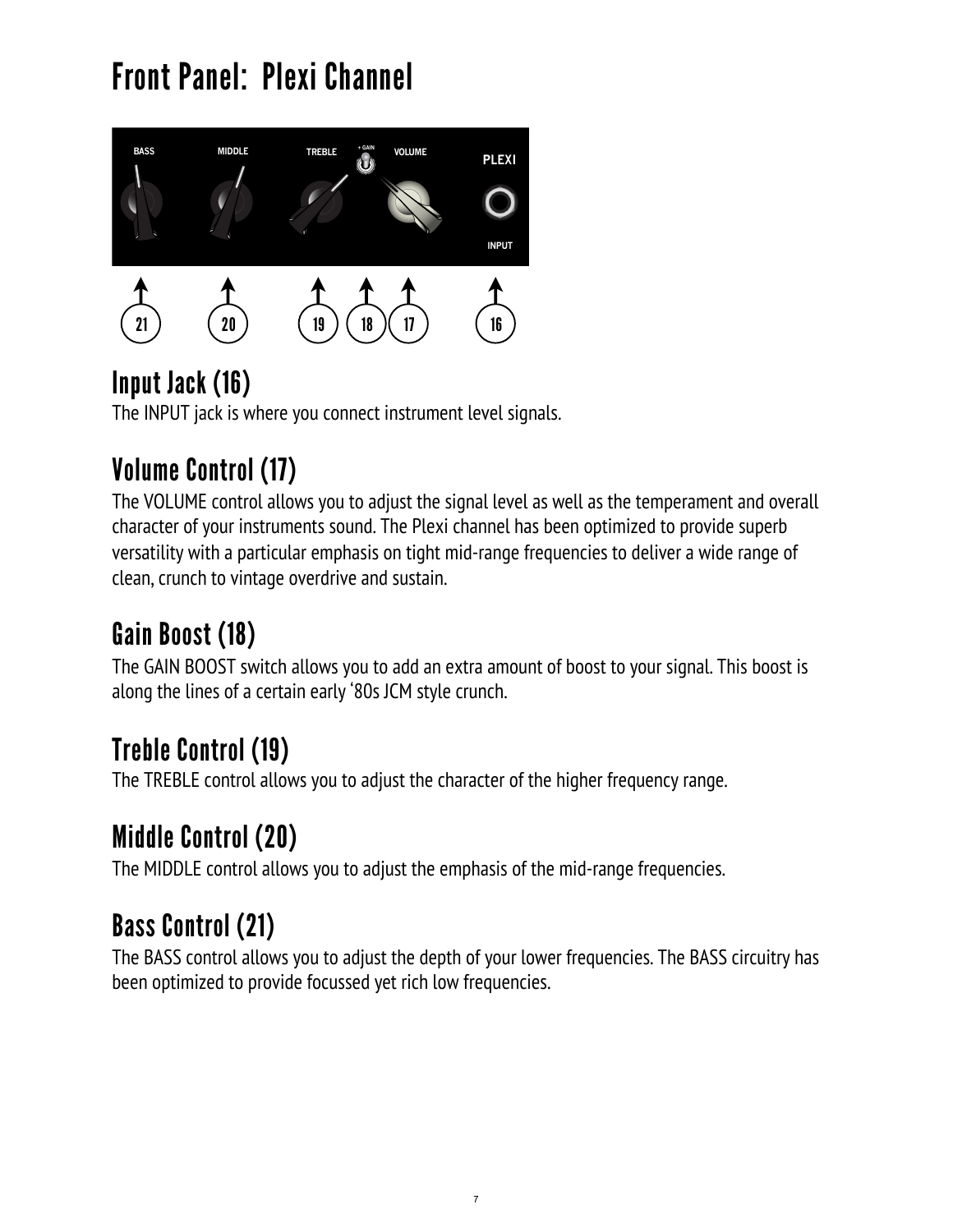# Back Panel:



#### AC Input (22)

The AC INPUT socket (TYPE IEC Grounded) is a required connection for operating the unit at 120V (standard USA household electrical power).

#### Mains Fuse (23)

The MAINS FUSE requires a 2 AMP fast-acting fuse. This fuse protects your amplifier from voltage peaks from your power outlet.

#### H.T. Fuse (24)

The H.T. FUSE requires a .3 AMP (300 milliamp) slow-blow fuse. The H.T. FUSE usually blows if your power tubes are bad to protect the circuit from being damaged.

# SAFETY NOTES:

- Always plug your amp into a properly grounded 3 prong AC outlet.
- Never plug your amp into an ungrounded outlet.
- Never remove or break off the 3rd prong safety ground pin from the power cord.
- Never use a damaged or ungrounded power cord.
- Always use the proper value and type fuse according to the rear-panel markings.
- Never attempt to replace the fuse while the amplifier is still plugged into the power source. The fuse should only be replaced when the power cord has been disconnected from its power source.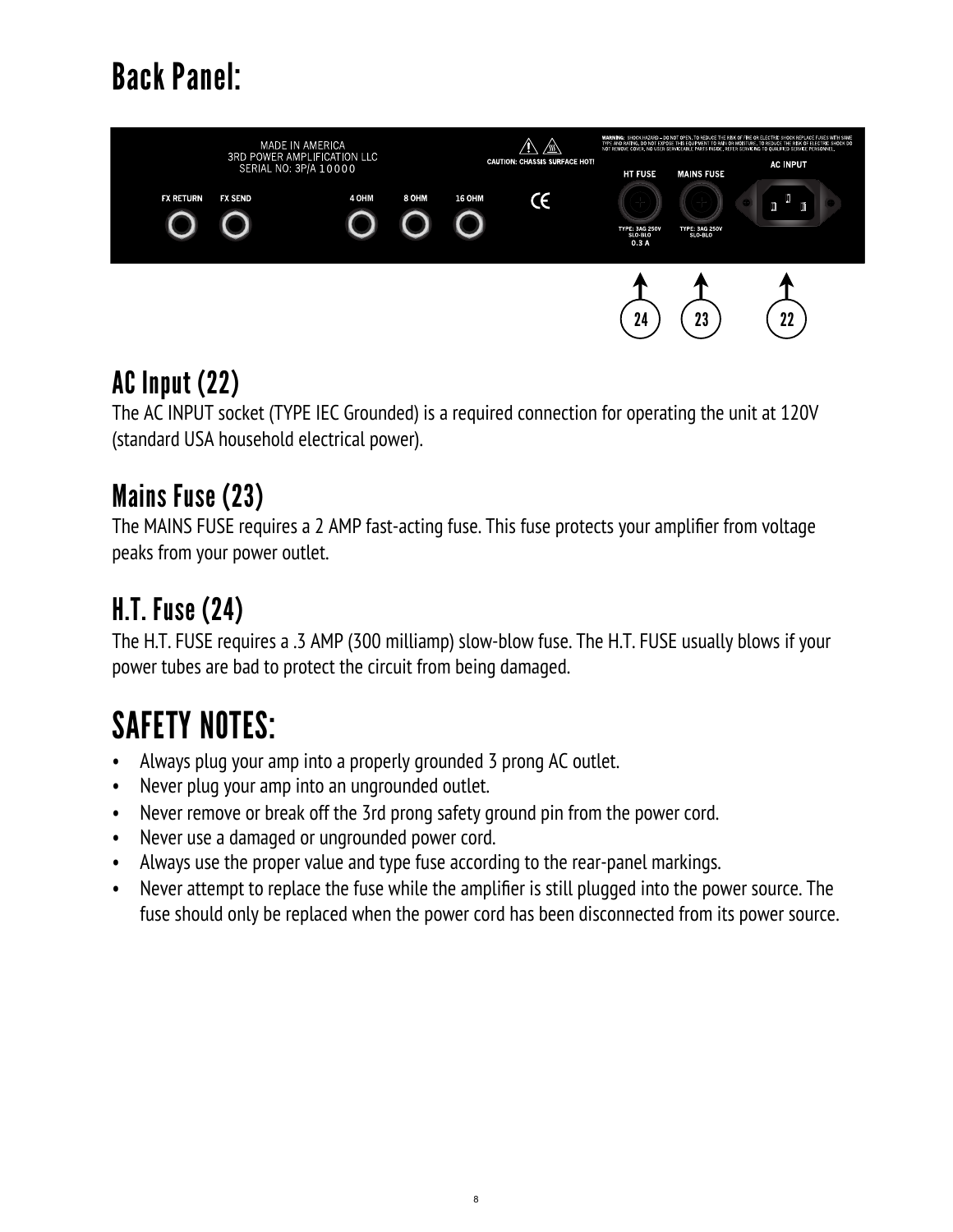# Back Panel:



#### 16-OHM Speaker Output (25)

The 16-OHM SPEAKER OUTPUT is provided for connecting your amplifier to standard 16 OHM speaker cabinet.

#### 8-OHM Speaker Outputs (26)

The 8-OHM SPEAKER OUTPUT is provided for connecting your amplifier to standard 8 OHM speaker cabinet.

#### 4-OHM Speaker Outputs (27)

The 4-OHM SPEAKER OUTPUT is provided for connecting your amplifier to standard 4 OHM speaker cabinet.

# SAFETY NOTES:

- Never operate your amplifier without a connected speaker cabinet. This will damage your tubes or transformers - or both.
- Always operate your amplifier with the proper impedance output that matches your speaker cabinets(s).
- In all cases, always use a good quality heavy gauge speaker cable (not a shielded instrument cable) to connect your Dream Amplifier to the speaker cabinet(s).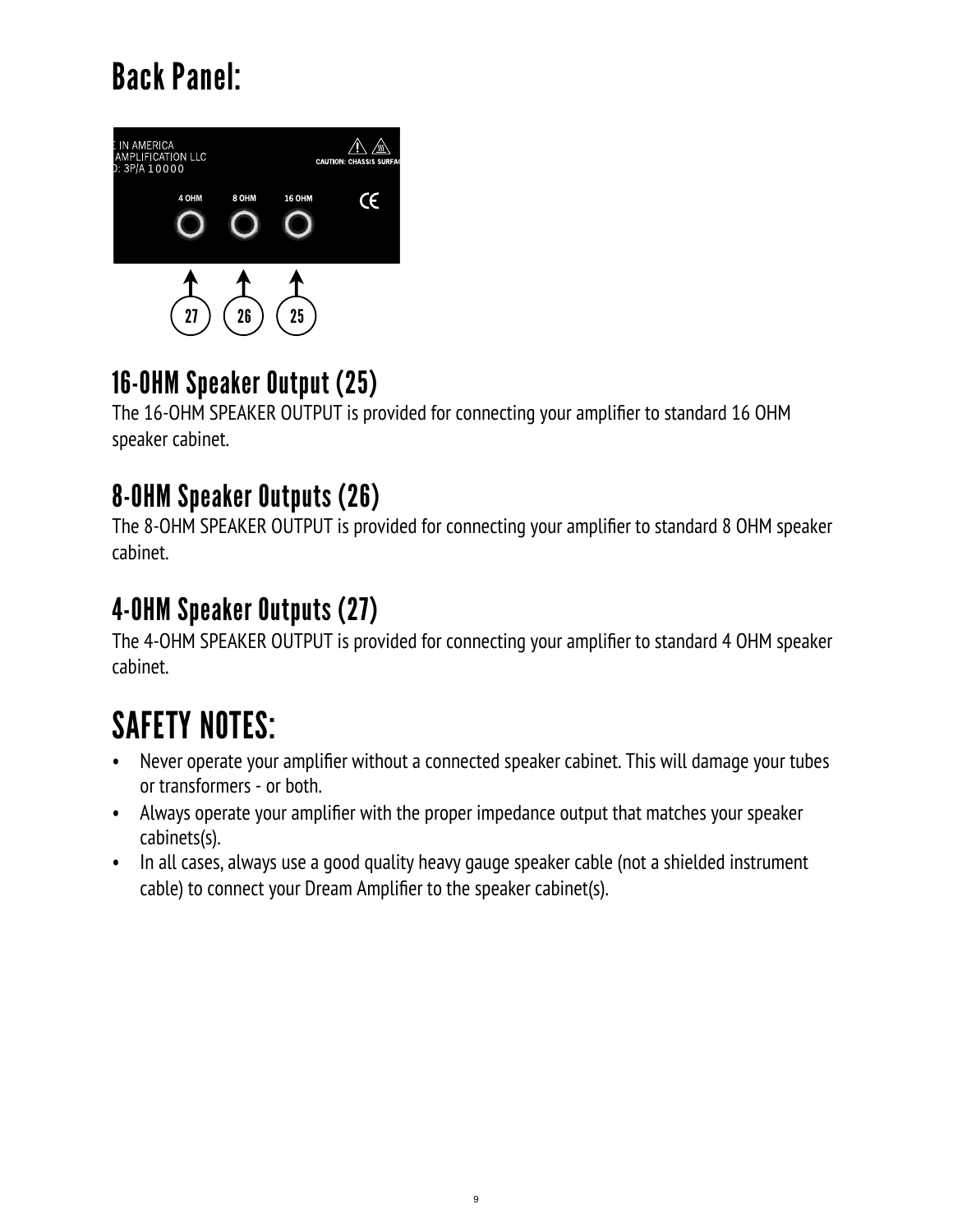# Back Panel:



#### Dual Triode "Citizen Loop" Effects Loop (28)

Here's what you need to know about the CITIZEN GAIN's tube buffered series effects loop: you don't have to change the way you already configure your setup. Run your pedals up front or in the loop it's all good!

However, should you wish to experience STUDIO QUALITY TONE from your pedals, then go ahead and run them through the loop. Seriously - try your delay, reverb, phase shifter, chorus, even your drive and compressor units through our new loop. You will likely attain a superior level of resolution and clarity that our many beta testers referred to as "more 3D."

# OPERATION NOTES:

- After each channel pre-amplifies your guitar signal, they are combined and sent out of the FX SEND jack at a nominal -10dBV (just under 1V p-p) matching the levels most vintage and modern effect pedals want to see.
- The FX RETURN path brings your signal back into the amplifier with a tremendous amount of headroom (accepting signals as low as -10dBV and as high as +4dBU before the onset of compression).
- It can also be a gig-saver too. If your pedal board ever goes down during a performance, you can plug your guitar straight into the FX RETURN jack and get through a song with quality tone.

# CAUTION:

Avoid "hot swap" any cables connected to the loop while the amplifier is operational. Before breaking any connections, make sure that your amp is on Standby. Failure to do so may result in a loud hum or buzz.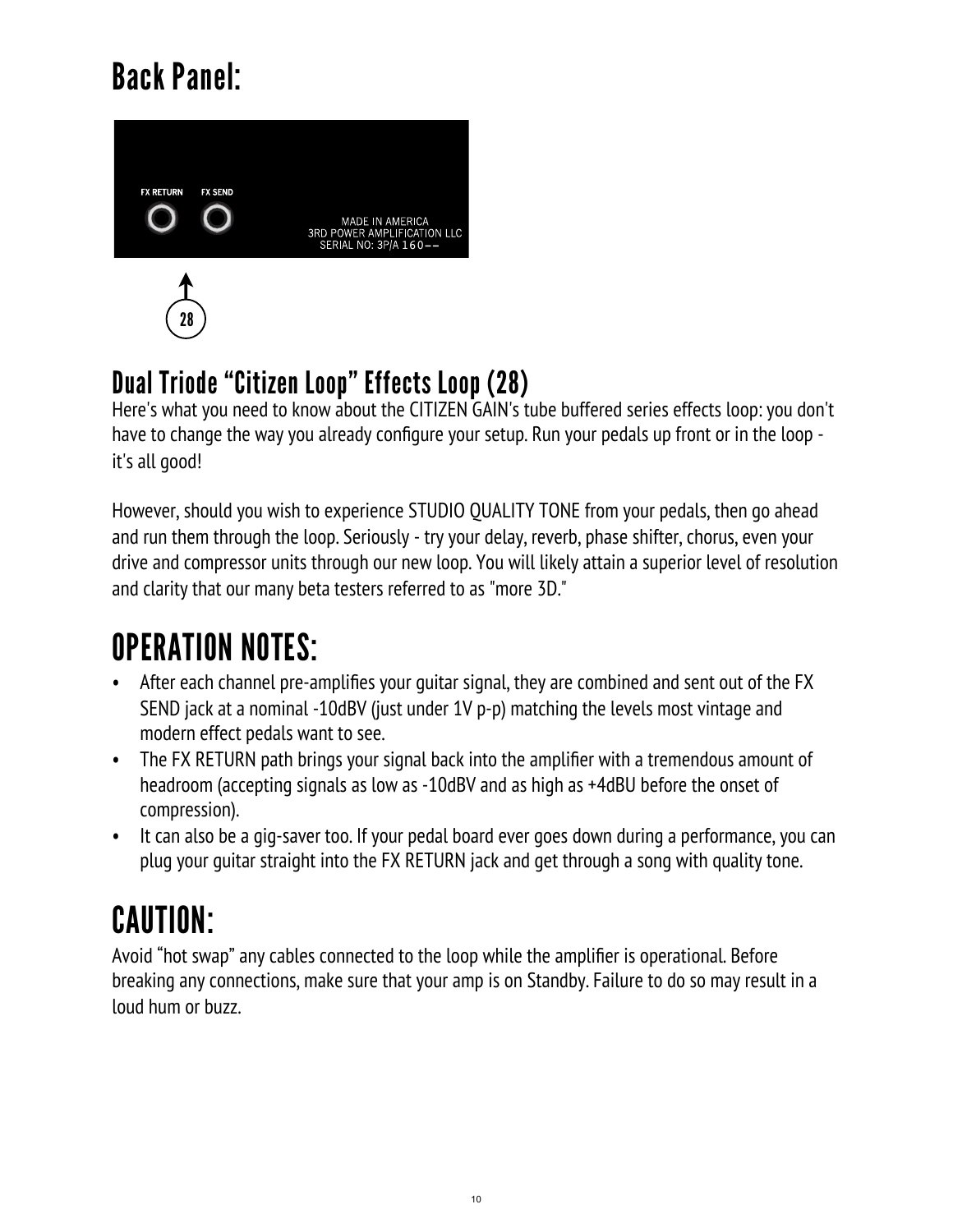# Operational Notes:

**TUBE CHART**



#### Tube Layout and Requirements:

V1 and V2: JJ 12AX7 (Preamp) V3: Sovtek 12AX7LPS (Phase Inverter) V4 and V5: EL34 or 6L6GC output tubes V6: Rectifier tube socket, GZ34 Tube Rectifier

## Bias Adjustment

Your Dream Amp comes from the factory biased for EL34 or 6L6GC tubes. Bias adjustments are not intended to be user-serviceable. Attempting to adjust the bias yourself will expose you to very dangerous high-voltage electricity that can kill you. Special test equipment and knowledge of amp circuits and tubes are required to perform this function. DO NOT ATTEMPT TO DO THIS YOURSELF.

#### Tube Replacement

WE RECOMMEND TAKING YOUR AMPLIFIER TO A QUALIFIED TECHNICIAN FOR SERVICING YOUR TUBES. Make certain the amplifier is turned off and has been allowed ample time to cool down. Be very careful when you remove the tubes as they might still be very hot! Do not touch tube sockets with fingers! Even after turning your amp off and unplugging it from the power outlet there could be enough voltage stored in the capacitors to give you a lethal electrical shock.

# WARNING:

- Do not remove the back panel.
- Do not attempt to check or replace tubes yourself. Refer to an authorized service center.
- Never touch the tubes while the amplifier is turned on or has recently been turned ON. You can severely burn your fingers and hands.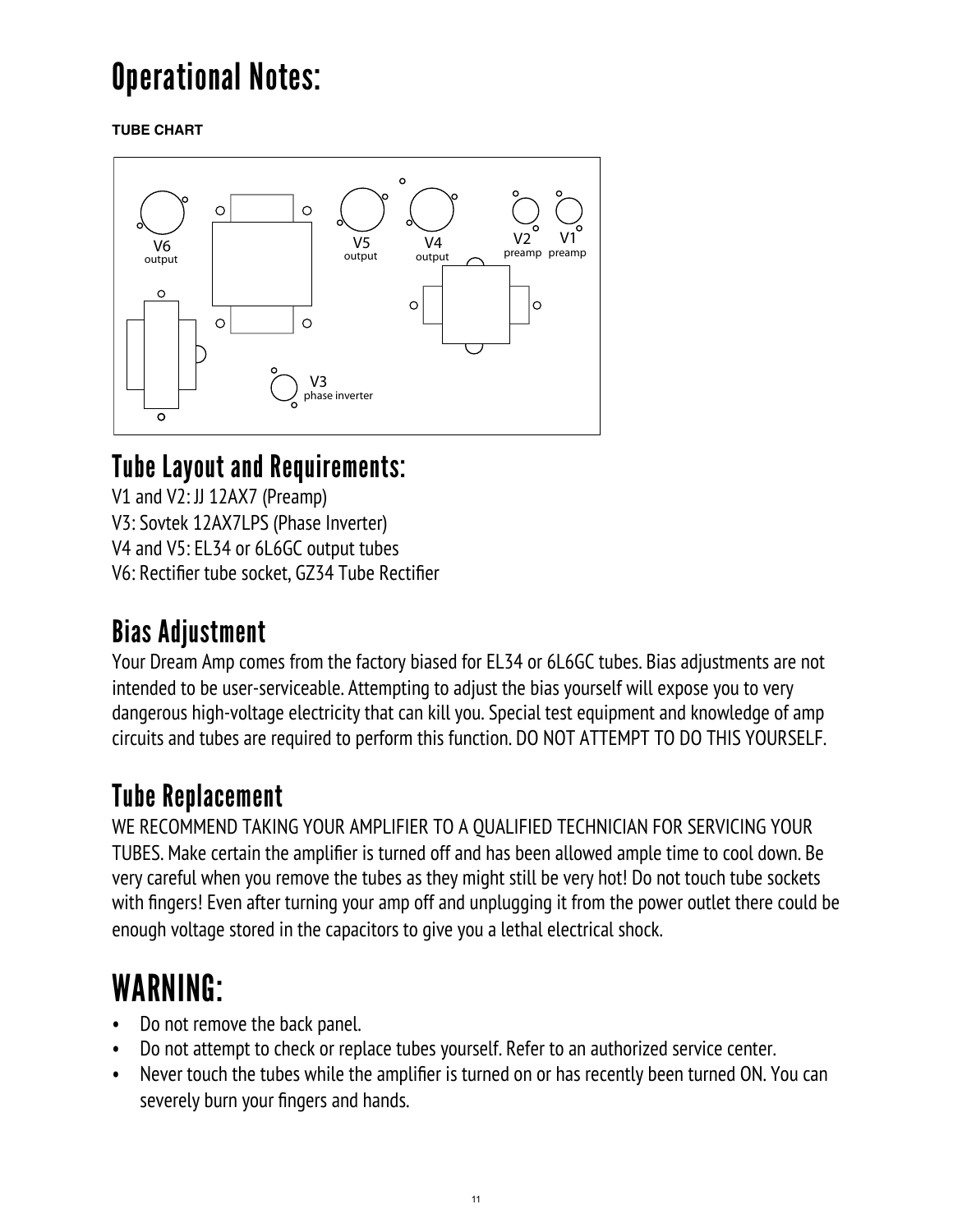# LIMITED WARRANTY

Thank you for choosing 3RD POWER Amplification. 3RD POWER takes great pride in producing high-quality tube amplifiers and speaker cabinets. Each product is thoroughly tested prior to shipment.

Your amplifier is warranted to the original purchaser to be free from defects in material and workmanship for a period of 33-1/3 years from the original date of purchase. An original sales receipt will establish coverage under this warranty. This warranty does not cover service or parts to repair damage caused by accident, neglect, abuse, normal wear, disaster, misuse, over-powering, negligence, inadequate packing or shipping procedures and service, repair or modifications to the product which have not been authorized by 3RD POWER. If this product is defective in materials or workmanship as warranted above, your sole remedy shall be repair or replacement as provided below.

Tubes: 3RD POWER warrants the original purchaser that the tubes used in the unit will be free from defects in material and workmanship for a period of 90 days from the original purchase date. A dated sales receipt will establish coverage under this warranty. This warranty is in lieu of all other expressed warranties. If tubes fail within the initial 90 day period your sole remedy shall be the replacement of tubes as provided below.

Return Procedures: In the unlikely event that a defect should occur, follow the procedure outlined below. Defective products must be shipped, together with proof of purchase, freight pre-paid and insured directly to 3RD POWER. A Return Authorization Number must be obtained prior to shipping the product. Contact 3RD POWER to obtain this RA number. Products must be shipped in their original packaging or equivalent. IN any case, the risk of loss or damage in transit is borne by the purchaser. The RA number must appear in large print directly below the shipping address. Always include a brief description of the defect, along with your correct return address and telephone number.

When calling to inquire about a returned product, always refer to the RA number. If 3RD POWER determines that the unit was defective in materials or workmanship at any time during the warranty period, 3RD POWER has the option of repairing or replacing the product at no additional charge, except as set forth below. All replaced parts become property of 3RD POWER. Products replaced or repaired under this warranty will be returned via ground shipping within the United States, freight prepaid. 3RD POWER is not responsible for costs associated with expedited shipping, either to 3RD POWER or returned of the product to the customer.

Incidental or Consequential Damage: In no event will 3RD POWER be liable for any incidental or consequential damages arising out of the use or inability to use any 3RD POWER product, even if a 3RD POWER dealer has been advised of the possibility of such damages or any other claim by any other party. Some states do not allow the exclusion or limitation of consequential damages, so the above limitation and exclusion may not apply to you. This warranty gives you specific legal rights and you may also have other rights which may vary from state to state.

For your protection: Please complete and mail the Purchase Information Card within (10) ten days of the date of purchase so that we may contact you directly in the event a safety notification issued in the accordance with the 1972 Consumer Product Safety Act.

Customer Support: Our dedicated staff is ready to assist you should you have any questions with regard to your product. Please call: (615) 945-3393 (9:00 AM to 5:00 PM Monday through Friday, Central Standard Time).